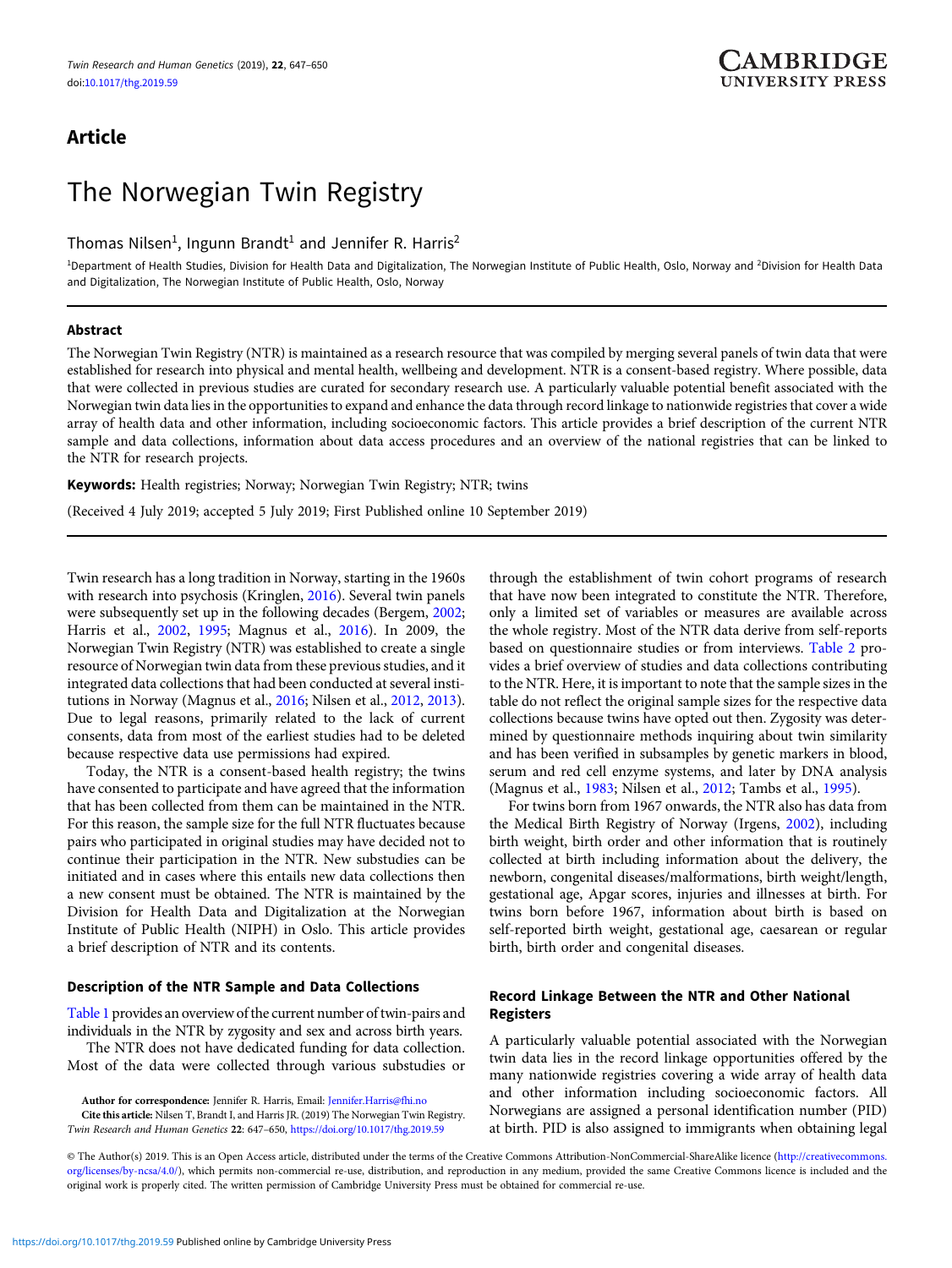<span id="page-1-0"></span>Table 1. Overview of current sample size in the NTR by birth cohort and zygosity

|                     |            |            | Number of complete pairs <sup>a</sup> |            |            |             |                                |
|---------------------|------------|------------|---------------------------------------|------------|------------|-------------|--------------------------------|
| <b>Birth cohort</b> | <b>MZM</b> | <b>MZF</b> | <b>DZM</b>                            | <b>DZF</b> | <b>DZU</b> | Total pairs | Total individuals <sup>b</sup> |
| 1915-1924           | 195        | 279        | 318                                   | 383        |            | 1176        | 3053                           |
| 1925-1934           | 258        | 319        | 377                                   | 441        |            | 1396        | 3347                           |
| 1935-1944           | 390        | 428        | 476                                   | 518        | 0          | 1812        | 4159                           |
| 1945-1954           | 570        | 651        | 838                                   | 919        | 0          | 2978        | 6589                           |
| 1955-1960           | 342        | 417        | 538                                   | 539        |            | 1837        | 3959                           |
| 1967-1974           | 263        | 405        | 196                                   | 291        | 432        | 1587        | 4479                           |
| 1975-1984           | 265        | 417        | 120                                   | 253        | 301        | 1356        | 3883                           |
| 1985-1991           | 157        | 329        | 98                                    | 224        | 275        | 1083        | 3195                           |
| Total               | 2440       | 3245       | 2961                                  | 3568       | 1011       | 13,225      | 32,664                         |

Note: MZM = monozygotic male; MZF = monozygotic female; DZM = dizygotic male; DZF = dizygotic female; DZU = dizygotic unlike-sex.

<sup>a</sup>Includes pairs where zygosity classification is based on responses from a single rater/twin.

b<sub>Includes</sub> single twins.

Table 2. Data collections comprising the NTR and respective sample sizes stratified by zygosity

| Data collections (studies)                                                                                  | Contents                                                                                                                                                                                                                                                                                             | Cohort    | Pairs currently in<br>NTR <sup>a</sup> MZ DZ (DZU) |                  |
|-------------------------------------------------------------------------------------------------------------|------------------------------------------------------------------------------------------------------------------------------------------------------------------------------------------------------------------------------------------------------------------------------------------------------|-----------|----------------------------------------------------|------------------|
| D1. Recruitment/zygosity determination<br>(Bergem, 2002; Magnus et al., 2016;<br>Nilsen et al., 2012)       | Twin similarity: physical features and interests                                                                                                                                                                                                                                                     | 1915-1960 | 3849                                               | 5347(3)          |
| D2. (1980) Congenital disease, general<br>health and health behavior (Bergem, 2002;<br>Nilsen et al., 2012) | Health behavior: smoking, alcohol and physical activity<br>General health: general screening for somatic and congenital<br>disease<br>Self-rated health, twin similarity and contact with co-twin                                                                                                    | 1915-1960 | 2408                                               | 2755(1)          |
| D3. (1980) Reproductive (Bergem, 2002;<br>Magnus et al., 2016; Nilsen et al., 2012)<br>history and outcomes | Pregnancies and outcomes (including stillbirths and abortions).<br>Illness and medical treatments during pregnancy. Health<br>behavior and medication use during pregnancy. Congenital<br>disease in offspring                                                                                       | 1915-1960 | 847 <sup>b</sup>                                   | 908 <sup>b</sup> |
| D4. 1992: Follow up of D2 (Bergem, 2002;<br>Magnus et al., 2016; Nilsen et al., 2012)                       | Follow up to D2: female conditions, for example, menstrual<br>pains. Depression and anxiety. Diet                                                                                                                                                                                                    | 1915-1960 | 1041                                               | 1128             |
| D5. 1992: Follow up D3 (Bergem, 2002;<br>Magnus et al., 2016; Nilsen et al., 2012)                          | Follow up to D3: infertility and fertility problems                                                                                                                                                                                                                                                  | 1915-1960 | 889 <sup>c</sup>                                   | 976 <sup>c</sup> |
| D6. 1992: Recruitment, zygosity<br>determination and health history<br>(Harris et al., 1995)                | Height and weight, pregnancy, physical health history with age<br>of onset and self-perceived health, psychological wellbeing,<br>completed and planned education, health-related behaviors<br>(exercise, smoking and drinking), contact with co-twin and<br>demographic information                 | 1967-1974 | 575                                                | 790 (371)        |
| D7. 1998 Follow up D6 and recruitment of<br>new cohorts (Harris et al., 2006)                               | Repeated questions from D6. In addition: expansion of physical<br>health and health behavior measures. Mental health: Axis II<br>disorders (DSM III-R) and short version of SCL-25                                                                                                                   | 1967-1979 | 861                                                | 1069 (489)       |
| D8. 1999-2004 Mental health interview<br>(Nilsen et al., 2013)                                              | Interview data. Lifetime history of psychiatric disorders,<br>including substance abuse (Axis I), and personality disorders<br>(Axis II) Norwegian version of the Munich-Composite<br>International Diagnostic Interview and Norwegian version of the<br>Structured Interview for DSM-IV Personality | 1967-1979 | 533                                                | 527 (241)        |
| D9. 2011 Chronic pain, personality and<br>quality of life (Roysamb et al., 2018;<br>Vassend et al., 2011)   | NEO-PI-R (240 items), Health behavior, physical health, pain<br>and bodily afflictions, wellbeing, HSCL and dental anxiety                                                                                                                                                                           | 1945-1960 | 327                                                | 309              |
| D10. 2014 Recruitment/Zygosity<br>determination                                                             | Twin similarity, health behavior, wellbeing and personality<br>$(30$ item)                                                                                                                                                                                                                           | 1980-1991 | 870                                                | 939 (430)        |

Note: HSCL = hopkins symptom checklist; NEO-PI-R = the revised neuroticism, extraversion, openness - personality inventory; MZ = monozygotic; DZ = dizygotic; DZU = dizygotic unlike-sex. <sup>a</sup>Sample sizes listed in this table reflect the number of pairs currently in the NTR and are smaller than the number of pairs participating in the original studies or data collections. bFemale twins only.

c Twin family study where either the twin or their spouse may have responded.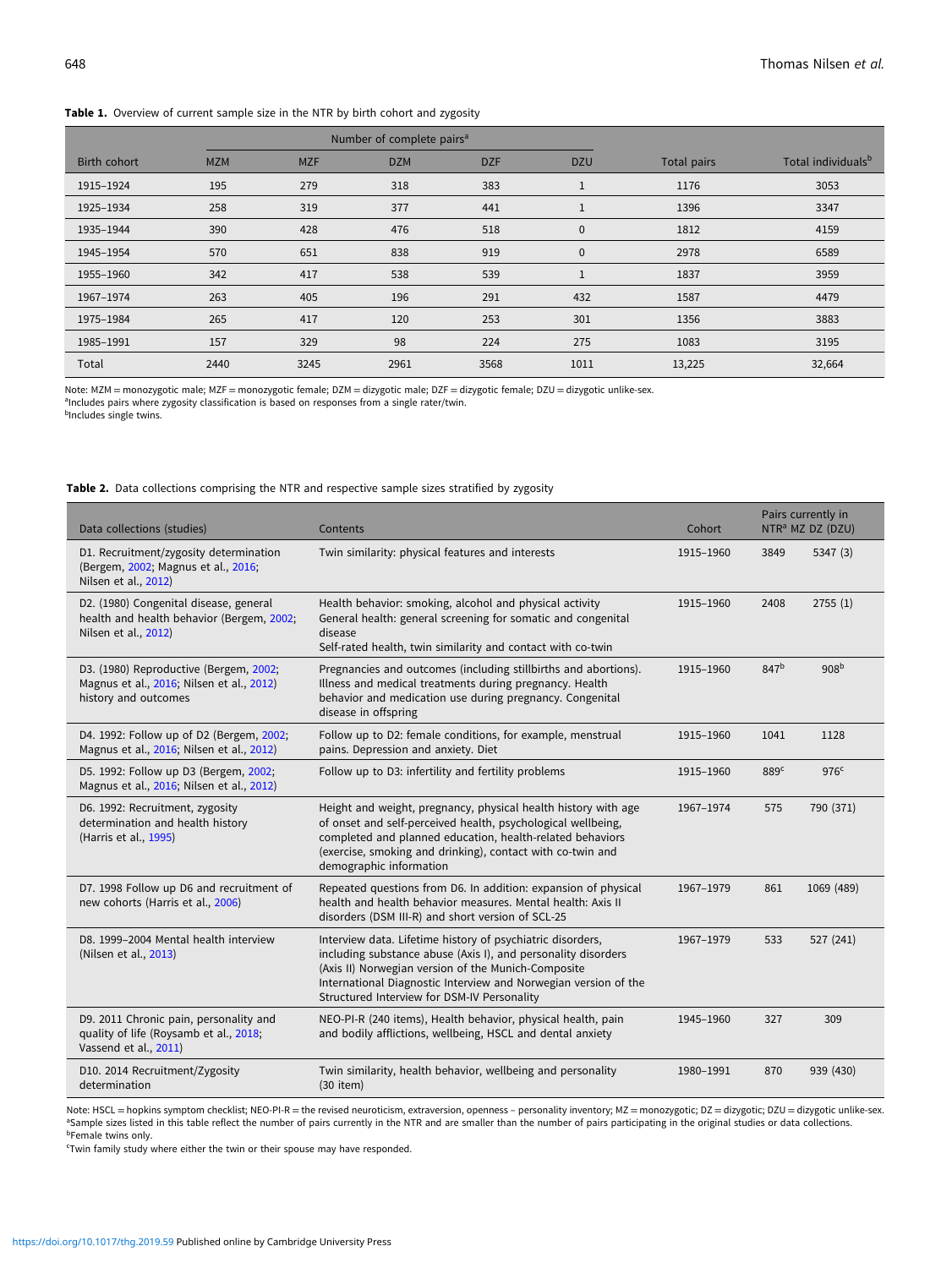| Registry                                     | Coverage from year          | Contents                                                                                                                                          |
|----------------------------------------------|-----------------------------|---------------------------------------------------------------------------------------------------------------------------------------------------|
| <b>Cancer Registry</b>                       | 1952                        | Incidence/diagnosis/mortality Clinical registries for specific cancers                                                                            |
| Medical Birth Registry Norway                | 1967                        | Births/stillbirths, complications/newborn health, maternal health before and during<br>pregnancy                                                  |
| Causes of Death Registry                     | 1925 (1951 electronic form) | Cause of death                                                                                                                                    |
| Norwegian Immunization Registry              | 1995                        | Individual vaccination status/monitor vaccination coverage in the Norwegian<br>population                                                         |
| Norwegian Prescription Database              | 2004                        | Overview about dispensing of prescribed medicines to patients, doctors and<br>institutions from pharmacies                                        |
| Norwegian Patient Registry                   | 2007                        | Special health service/Secondary health care: somatic and psychiatric                                                                             |
| Social Security Database                     | 1992 (nationwide)           | Pensions/sickness benefits/unemployment insurance/social insurance/disability<br>insurance                                                        |
| <b>National Education Database</b>           | 1970                        | Primary school through university. Results and direction                                                                                          |
| Employment/Income                            | 1983/1993                   | Place/type of work/position/hours                                                                                                                 |
| Norwegian Cardiovascular Disease<br>Registry | 2012                        | Diseases of the heart and blood vessels                                                                                                           |
| Municipal Patient and User Registry          | 2016                        | General practitioners, emergency care and dental care. Coming: information on<br>diverse municipal health and care services, at home/institutions |

Note: More information about the health registries can be found at <https://www.fhi.no/en/more/access-to-data/about-the-national-health-registries2/>

residency in Norway. Through this PID, it is possible to link information on twins participating in the NTR to information from other registries containing data on health and health-related measures such as prescription drug use and exposures. Table 3 presents an overview of the main nationwide registries that are often used for obtaining such linked data. New legislation, effective from 2018, now permits incorporation into the NTR information from these registries, conditional on twins' consent. For example, the NTR can now include cancer diagnoses from the National Cancer Register within its database if the twin has provided consent. This provides access to high quality and comprehensive health data and greatly reduces the cost and time involved in collecting data for new studies. An overview and additional information about the national health registries can be found at [https://](https://www.fhi.no/en/more/access-to-data/about-the-national-health-registries2/) [www.fhi.no/en/more/access-to-data/about-the-national-health](https://www.fhi.no/en/more/access-to-data/about-the-national-health-registries2/)[registries2/](https://www.fhi.no/en/more/access-to-data/about-the-national-health-registries2/).

#### Areas of Research

NTR as such has no specific research agenda. The role of the NTR is to collect twin data, maintain the registry and facilitate access to data and new data collections for national and international research projects. The Norwegian twin data and the NTR have supported a broad range of research studies, many of which are described in previous overviews (Bergem, [2002](#page-3-0); Harris et al., [2002](#page-3-0), [2006;](#page-3-0) Magnus et al., [2016;](#page-3-0) Nilsen et al., [2013](#page-3-0)). Scientific publications based on the NTR can be found at the NTR website [\(https://www.fhi.no/en/more/health-studies/norwegian](https://www.fhi.no/en/more/health-studies/norwegian-twin-registry/)[twin-registry/\)](https://www.fhi.no/en/more/health-studies/norwegian-twin-registry/). The portfolio of currently ongoing studies utilizes a combination of data sources, often combining questionnaire or interview data with national register linkages. The main focus areas of these studies include disordered personality and substance abuse, social factors and health, psychosocial influences on inflammatory bowel syndrome, a Nordic collaboration on cancer, a follow-up study on Axis I and Axis II psychiatric disorders, research on pain, personality and psychosocial measures, an intervention

study of neurocognitive plasticity and training, and a study of societal openness and normative flux based on measures of family demography and social stratification. More information about these studies can be obtained from the NTR [\(tvilling@fhi.no\)](mailto:tvilling@fhi.no).

#### Access to NTR Data

Norwegian twin data are available for research studies, conditional on twins' consent, compliance with general data protection regulation and obtaining relevant ethics and institutional review board (IRB) approvals. Anonymous data can be shared more freely. Information about the NTR is hosted in English and Norwegian on a website maintained by the NIPH ([https://www.fhi.no/en/](https://www.fhi.no/en/more/health-studies/norwegian-twin-registry/) [more/health-studies/norwegian-twin-registry/](https://www.fhi.no/en/more/health-studies/norwegian-twin-registry/)). The web portal provides researchers with information about the NTR, descriptions of current research projects, instructions and policies for data access applications, including the fee structure for processing of requests and data. Inquiries can be made to [tvilling@fhi.no.](mailto:tvilling@fhi.no)

The health data infrastructure landscape in Norway is changing dramatically under the Directorate for eHealth and a national strategy to build an advanced data ecosystem. A main goal is to simplify and secure data access, enable data exploration, analysis and integration across diverse health data resources, such as the health registries and health studies, including the NTR. This new platform is focusing first on the health registries but will eventually provide a centralized and comprehensive overview of the consolidated and structured data that are available across these research resources, including the NTR. This will greatly enhance the research potential of the Norwegian health data and enable researchers interested in using the NTR data to apply for access through a 'one-stop-shop' portal.

#### Conflicts of interest. None.

Ethical standards. The authors assert that all procedures contributing to this work comply with the ethical standards of the relevant national and institutional committees on human experimentation and with the Helsinki Declaration of 1975, as revised in 2008.